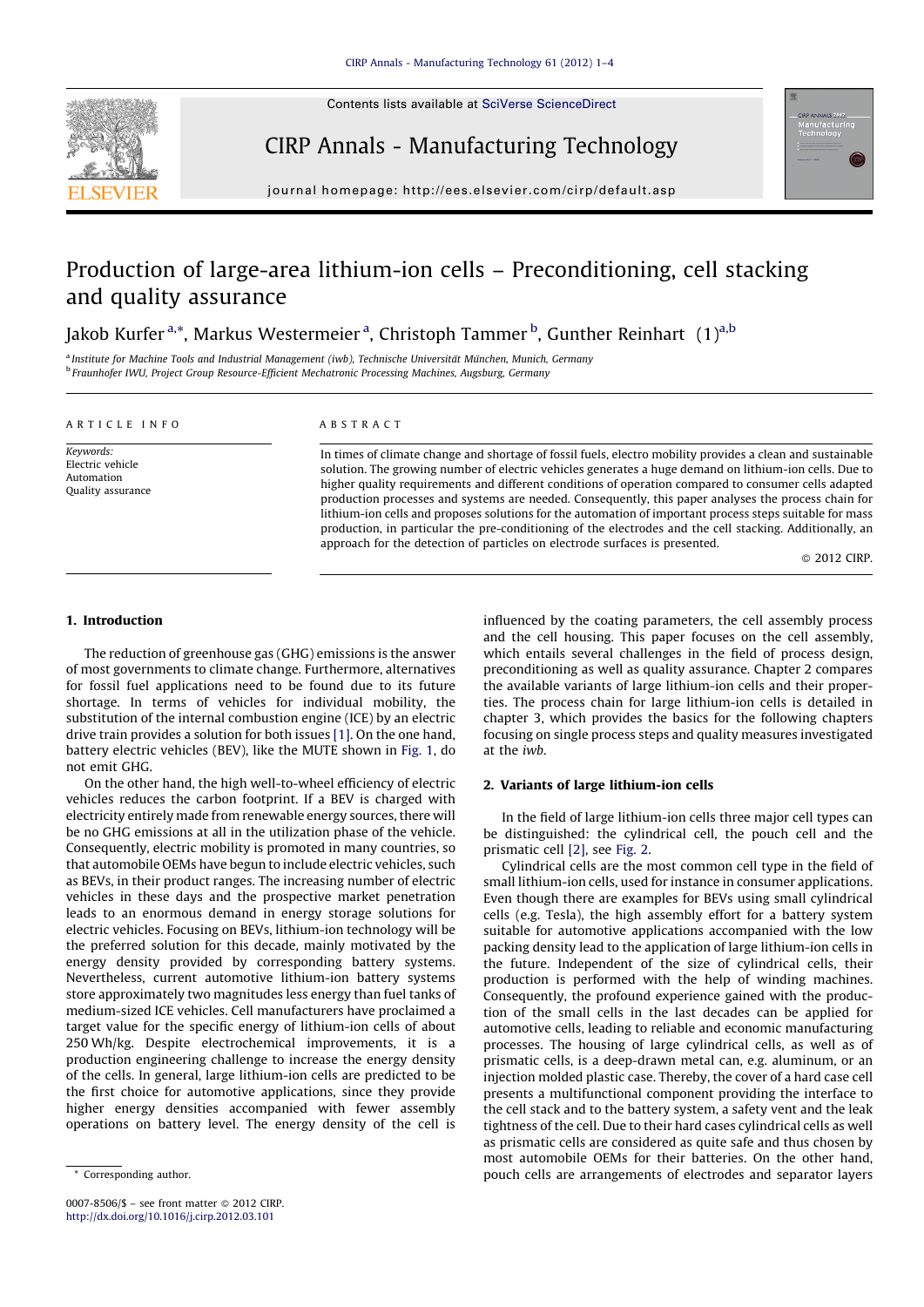<span id="page-1-0"></span>

Fig. 1. MUTE–BEV of the Technische Universität München.



Fig. 2. Lithium-ion cell types: (a) cylindric cell, (b) pouch cell, and (c) prismatic cell [\[3\]](#page--1-0).

packed in a compound-foil, which usually consists of aluminum and polyolefin layers. In small numbers this cell type is easy to build in laboratories without the need of significant investments in production facilities. Consequently, most research institutes and start-ups currently focus on pouch cells. Nevertheless, this cell type is an interesting option for automotive applications due to its high energy density, especially resulting from the substitution of the hard case, and a high freedom in the design of the battery system, e.g. in case of the heat management. An issue to be solved is the leak tightness of the pouch cells in the area of the bond between the compound foil and the conductors. A possible solution is the pretreatment of the metal surfaces, as described in [\[4\].](#page--1-0) Both the pouch cells as well as the prismatic cells provide a higher packing density on battery system level than cylindrical cells, which is a direct consequence of the geometry standards in most applications.

#### 3. Cell manufacturing processes

During cell manufacturing, four phases are well defined (Fig. 3) [\[5\].](#page--1-0)

First, in the electrochemical affected process steps, basic materials such as anode and cathode active materials, electrolytes, additives and binder are confected. These materials determine the electrical and chemical properties of the cells.

In the second phase, wrought materials are manufactured. Anode and cathode coils are produced using coating processes. The active materials, mixed up in solvent, are coated on aluminum (for the cathodes) or copper (for the anodes) foils. After the coating, the active layer is heated in order to dry out the solvent and to fix the coating on the foils by means of the binder. Additionally to the electrode coils, the separator has to be produced. Normally this is a porous polyolefin foil with an average thickness of 20 microns. Not least, other components of the cells have to be made, e.g. the cell housings.

In the third phase, the cell is assembled. The central process is the building of the cell stack whereat the alternating arrangement of anode, separator and cathode layers is composed. Three fundamentally different cell stacking methods exist that differ in the way of processing the electrode and separator materials.



Whereas single sheet stacking uses single electrodes as well as single separator sheets, winding technologies (cylindrical or prismatic) process continuous materials. z-Folding processes, as the third variant, can use either continuous electrodes and separator or only continuous separator combined with single electrode sheets [\[6\]](#page--1-0). Cell stacking technologies that use single electrode foils require preconditioning of the electrodes by mechanical or laser cutting. After the stack is built up the cell is finally assembled by joining the current collectors, housing the cell stack in compound foil or aluminum cases, filling the cell with electrolyte and sealing the cell housing. In this stage, water-free production is a very important issue. Thus, cell assembly takes place in climate chambers with low humidity of about 0.1% ( –60  $^{\circ}$ C dew point).

The fourth phase contains the start of operation of the cell. This means that the cell is charged for the first time (formation). During this process the solid-electrolyte-interface (SEI) is formed, which is highly responsible for the operation quality and the cycle stability of the cell. Afterwards, the cell is aged and tested in defined procedures. The further integration of cells in battery modules and systems, in particular the design of automated assembly systems, is addressed in [\[7,8\].](#page--1-0)

During a research and development project, automated systems for the cell stacking, for the preconditioning of electrodes as well as for the detection of small particles on electrode surfaces have been developed and built up in a climate chamber at the iwb. These are illustrated in the following sections.

### 4. Process automation for cell stacking and preconditioning

Cells for automotive applications require economic production processes providing higher quality than for consumer applications. Adapted automated production techniques contribute highly in better qualities and lower product prices [\[9\].](#page--1-0)

#### 4.1. Cell stacking

As mentioned before, cell stacking is the central process in cell assembly, which was realized by z-folding with single electrodes at iwb. This process combines gentle material handling for the electrodes and fast process speed because of the processing of continuous separator material. The handling of single separator sheets is a serious problem particularly in dry conditions due to electrostatics. Fig. 4 shows the automated folding unit which has been developed in cooperation with the machine manufacturer Manz Tübingen GmbH. In this unit, the separator foil  $(A)$  is fed from the roll via tension and middle control to the guiding rolls (B). During the process the separator is fixed on the folding table (C) by blank holders and vacuum. While the table alternates (left-right), the separator is folded around the blank holders. With the handling systems (D) the electrode sheets (anode left, cathode right) are positioned on the stack. Two camera systems above the stacking



Fig. 3. Production steps for lithium-ion cells. The second section of the second of the second of the second section of the second section of the second section steps for lithium-ion cells.